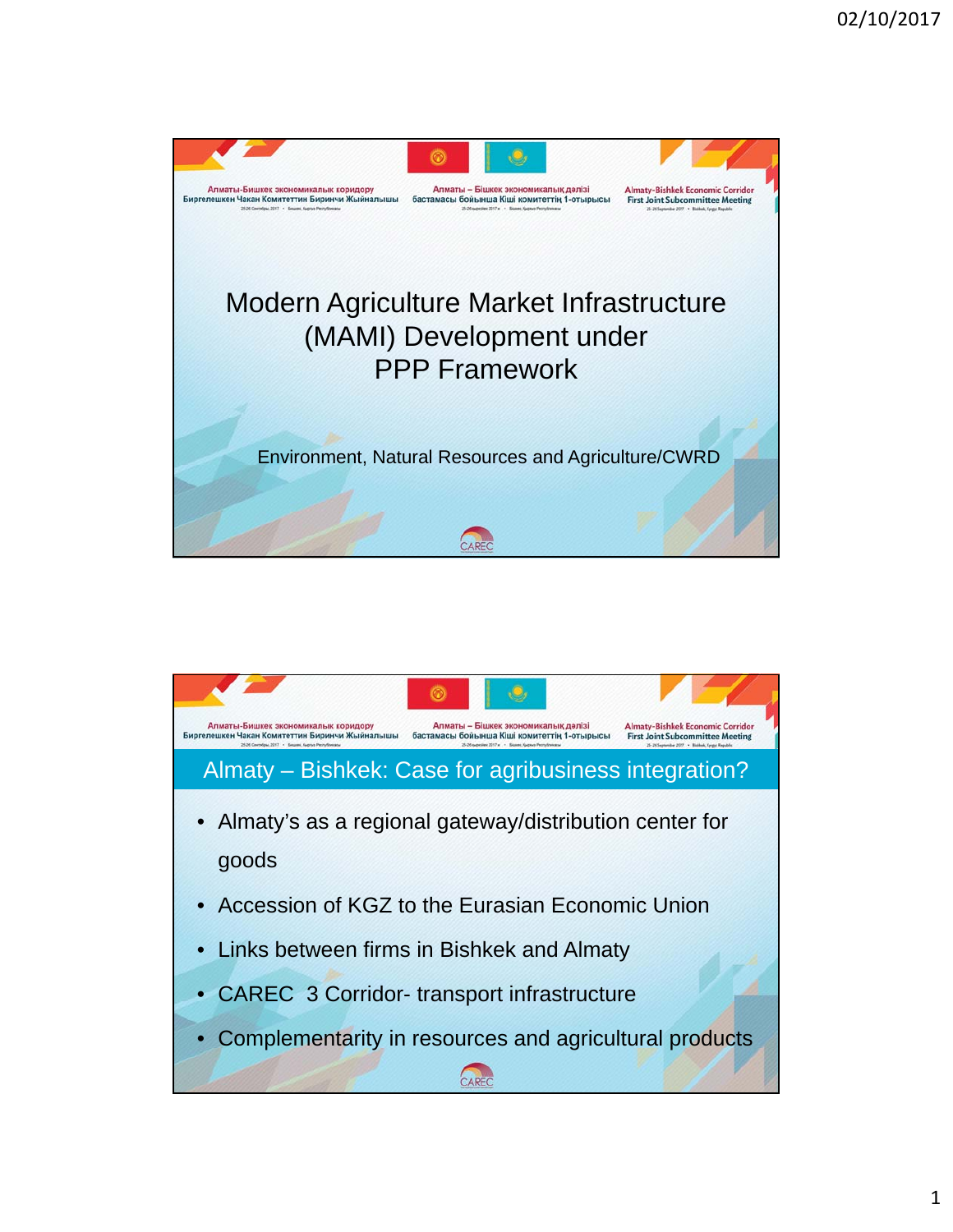|                             | Алматы-Бишкек экономикалык коридору<br>Биргелешкен Чакан Комитеттин Биринчи Жыйналышы<br>25-26 Centrefipia, 2017 . Becami, Kuprya Perindhomana<br><b>Strengths and Challenges</b>                     | Алматы – Бішкек экономикалық дәлізі<br><b>Almaty-Bishkek Economic Corridor</b><br>бастамасы бойынша Кіші комитеттің 1-отырысы<br><b>First Joint Subcommittee Meeting</b><br>25-26 eugeniers 2017 x Suzes, Kugnus Perryfinisatur<br>25-26 September 2017 . Bishkek, Kyrgyz Republic |
|-----------------------------|-------------------------------------------------------------------------------------------------------------------------------------------------------------------------------------------------------|------------------------------------------------------------------------------------------------------------------------------------------------------------------------------------------------------------------------------------------------------------------------------------|
|                             | <b>Kyrgyzstan</b>                                                                                                                                                                                     | <b>Kazakhstan</b>                                                                                                                                                                                                                                                                  |
| <b>Strengths</b>            | Small competitive enterprises<br>Small farms<br>Traditionally rearing livestock<br>for dairy production<br>Access to middle eastern heavy<br>meat consumption markets                                 | Relatively larger enterprises<br>Mix of large, medium and small farms<br>Established strengths in grain production<br>direct access to the rest of Central Asia,<br>China                                                                                                          |
| Common<br><b>Challenges</b> | Low utilization of food processing capacity<br>Inconsistent compliance with food safety<br>Inability to export higher value forms of produce<br>Policies limiting land consolidation and transactions |                                                                                                                                                                                                                                                                                    |

| Алматы-Бишкек экономикалык коридору<br>Биргелешкен Чакан Комитеттин Биринчи Жыйналышы | Алматы - Бішкек экономикалық дәлізі<br>бастамасы бойынша Кіші комитеттің 1-отырысы |                                       | <b>Almaty-Bishkek Economic Corridor</b><br><b>First Joint Subcommittee Meeting</b> |
|---------------------------------------------------------------------------------------|------------------------------------------------------------------------------------|---------------------------------------|------------------------------------------------------------------------------------|
|                                                                                       | <b>Trade in the Corridor</b>                                                       |                                       |                                                                                    |
| 2016 Trade KYR to KAZ                                                                 |                                                                                    |                                       |                                                                                    |
| <b>Agricultural products</b>                                                          | Kyrgyzstan<br><b>Total exports</b>                                                 | Kazakhstan imports<br>from Kyrgyzstan |                                                                                    |
| Vegetables, t                                                                         |                                                                                    |                                       |                                                                                    |
| Potato                                                                                | 6 3 6 7                                                                            | 4877                                  |                                                                                    |
| Cabbage                                                                               | 2552                                                                               | 2 1 1 8                               |                                                                                    |
| Tomato                                                                                | 259                                                                                | 224                                   |                                                                                    |
| Carrot                                                                                | 3844                                                                               | 2 1 1 3                               |                                                                                    |
| Onion + garlic                                                                        | 6 202                                                                              | 937                                   |                                                                                    |
| Fruits, t                                                                             |                                                                                    |                                       |                                                                                    |
| Apple                                                                                 | 2 2 7 7                                                                            | 1 7 7 1                               |                                                                                    |
| Apricot                                                                               | 2 1 3 7                                                                            | 517                                   |                                                                                    |
| Berries, t                                                                            |                                                                                    |                                       |                                                                                    |
| <b>All berries</b>                                                                    | 1 1 2 3                                                                            | 538                                   |                                                                                    |
| <b>Livestock products, thousand USD</b>                                               |                                                                                    |                                       |                                                                                    |
| <b>Fresh milk</b>                                                                     | 3 4 9 0                                                                            | 3 4 9 0                               |                                                                                    |
| Meat (at slaughter weight)                                                            | 1659                                                                               | 981                                   |                                                                                    |
| Eggs, pieces                                                                          | 16                                                                                 | 0                                     |                                                                                    |
| Fish                                                                                  | 124                                                                                |                                       |                                                                                    |
| Source: ITC 2017 Export from Kyrovzstap by products and countries                     |                                                                                    |                                       |                                                                                    |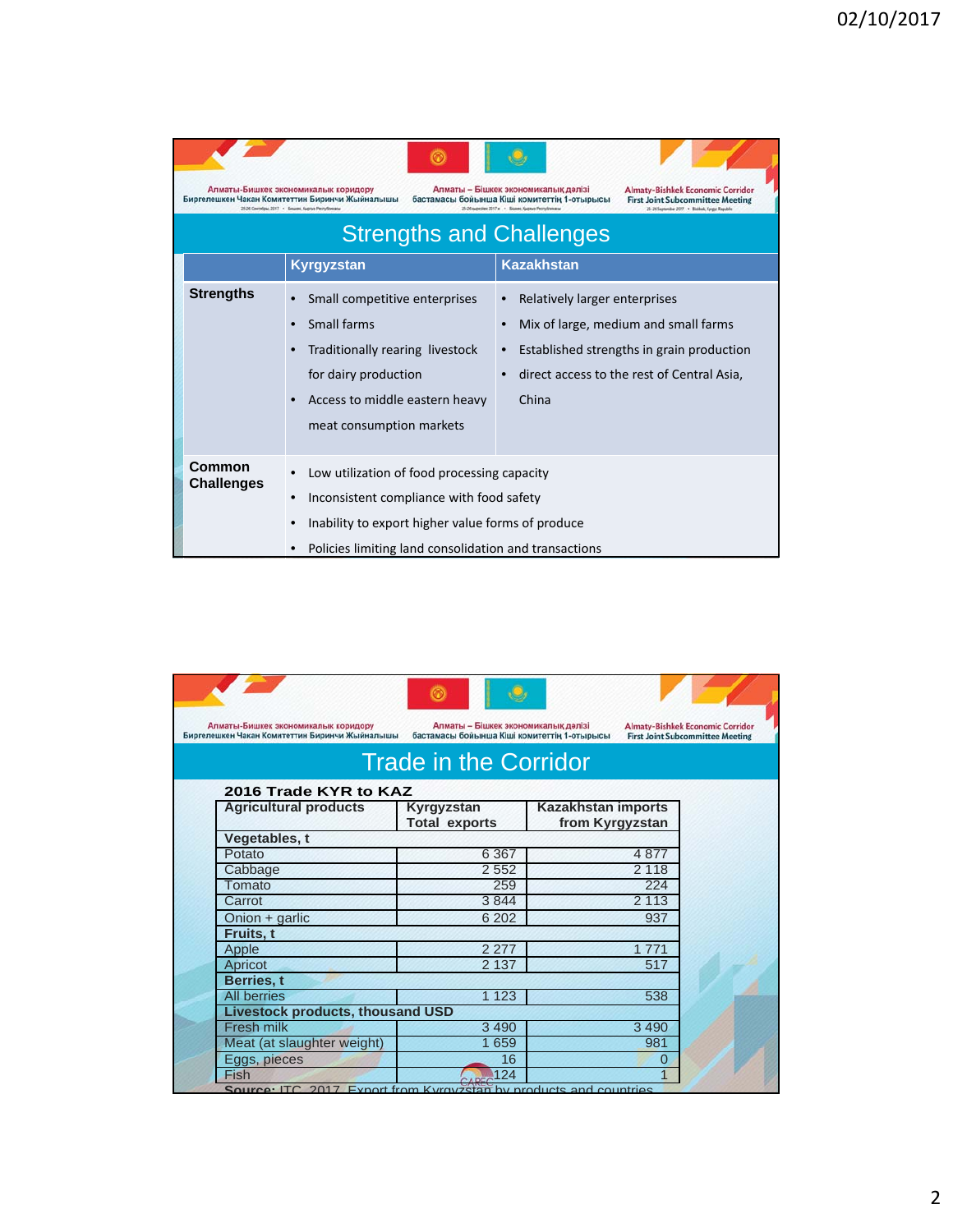|            | Алматы-Бишкек экономикалык коридору<br>Алматы - Бішкек экономикалык дәлізі<br><b>Almaty-Bishkek Economic Corridor</b><br>Биргелешкен Чакан Комитеттин Биринчи Жыйналышы<br>бастамасы бойынша Кіші комитеттің 1-отырысы<br><b>First Joint Subcommittee Meeting</b> |                                                      |                            |                                                 |                                                                                             |
|------------|-------------------------------------------------------------------------------------------------------------------------------------------------------------------------------------------------------------------------------------------------------------------|------------------------------------------------------|----------------------------|-------------------------------------------------|---------------------------------------------------------------------------------------------|
|            | 25-26 supraires 2017 x - Sigans, Kugnus Perrufinisanu                                                                                                                                                                                                             |                                                      |                            | 25-26 September 2017 . Bishirk, Vyrgyr Republic |                                                                                             |
|            |                                                                                                                                                                                                                                                                   |                                                      |                            |                                                 |                                                                                             |
|            |                                                                                                                                                                                                                                                                   |                                                      |                            |                                                 |                                                                                             |
|            |                                                                                                                                                                                                                                                                   |                                                      |                            |                                                 |                                                                                             |
|            |                                                                                                                                                                                                                                                                   |                                                      |                            |                                                 |                                                                                             |
| <b>KAZ</b> | <b>KYR</b>                                                                                                                                                                                                                                                        | <b>KAZ</b>                                           | <b>KYR</b>                 | <b>KAZ</b>                                      | <b>KYR</b>                                                                                  |
|            |                                                                                                                                                                                                                                                                   |                                                      |                            |                                                 | 2015                                                                                        |
|            |                                                                                                                                                                                                                                                                   |                                                      |                            |                                                 | na                                                                                          |
|            |                                                                                                                                                                                                                                                                   |                                                      |                            |                                                 | na                                                                                          |
|            |                                                                                                                                                                                                                                                                   |                                                      |                            |                                                 | na                                                                                          |
| 548        | 142.8                                                                                                                                                                                                                                                             | 3.8                                                  | 0.006                      | 33.4                                            | na                                                                                          |
| 404        | na                                                                                                                                                                                                                                                                | 2.4                                                  | na                         | 82                                              | na                                                                                          |
| na         | 1378                                                                                                                                                                                                                                                              | na                                                   | 31                         | na                                              |                                                                                             |
|            |                                                                                                                                                                                                                                                                   |                                                      |                            |                                                 |                                                                                             |
| 188        | 127.6                                                                                                                                                                                                                                                             | 0.4                                                  | 6.3                        | 99                                              | na                                                                                          |
| 19         | 60.6                                                                                                                                                                                                                                                              | 4.2                                                  | 1.1                        | 32.4                                            | na                                                                                          |
|            |                                                                                                                                                                                                                                                                   |                                                      |                            |                                                 |                                                                                             |
| 431        | 96.9                                                                                                                                                                                                                                                              | 1.6                                                  | 1                          | 9.5                                             |                                                                                             |
| 153        | 0.007                                                                                                                                                                                                                                                             | 8.8                                                  | $\Omega$                   | 165.2                                           | na                                                                                          |
|            |                                                                                                                                                                                                                                                                   |                                                      |                            |                                                 |                                                                                             |
|            |                                                                                                                                                                                                                                                                   |                                                      |                            |                                                 |                                                                                             |
|            | 2016<br>757<br>706<br>554                                                                                                                                                                                                                                         | <b>Production</b><br>2016<br>183.4<br>231.1<br>179.7 | 2016<br>43.5<br>2.8<br>0.6 | <b>Export</b><br>2015<br>3.6<br>0.3<br>12.8     | <b>Potential to MAMI and Agro-processing</b><br><b>Import</b><br>2016<br>127<br>53.9<br>112 |

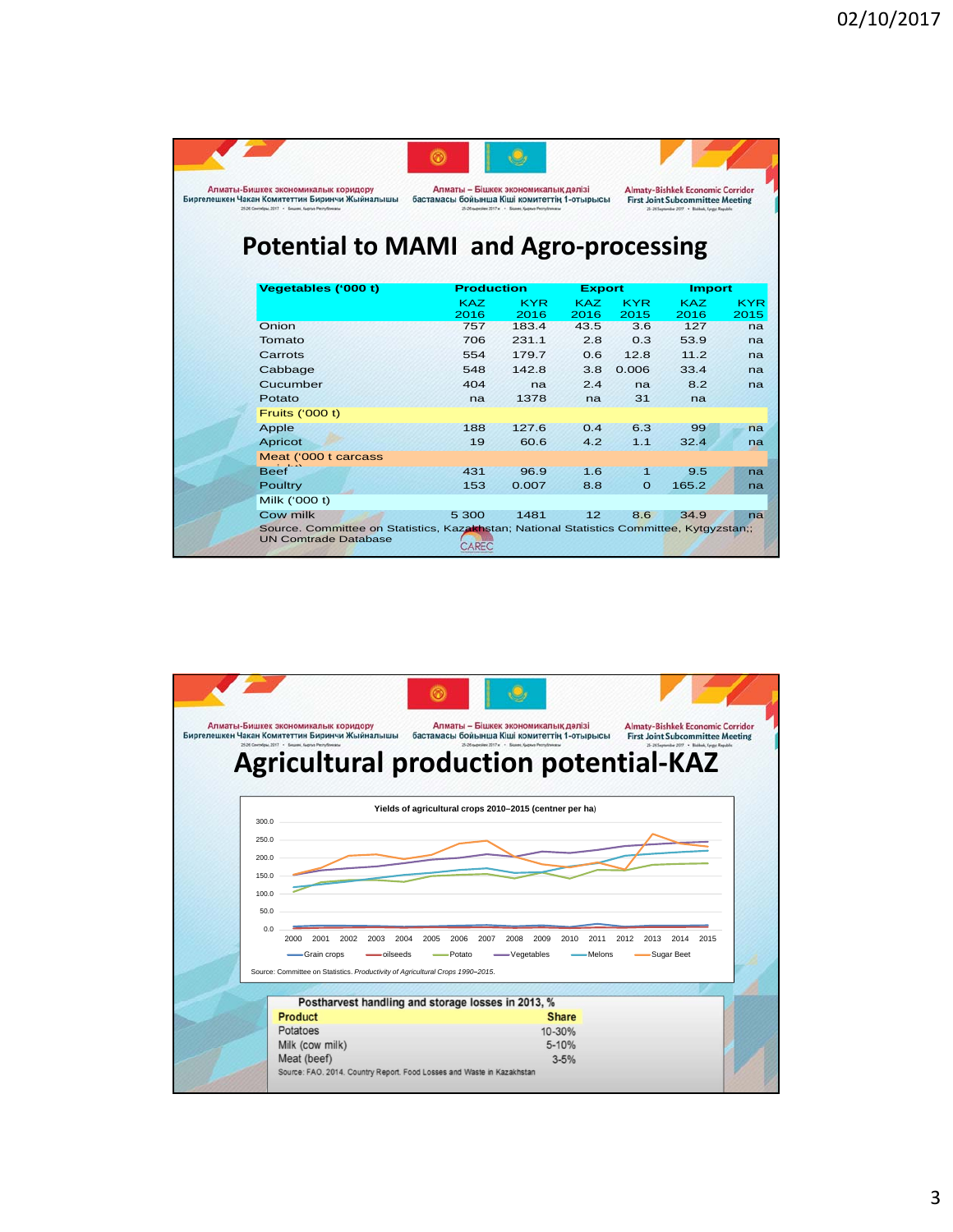

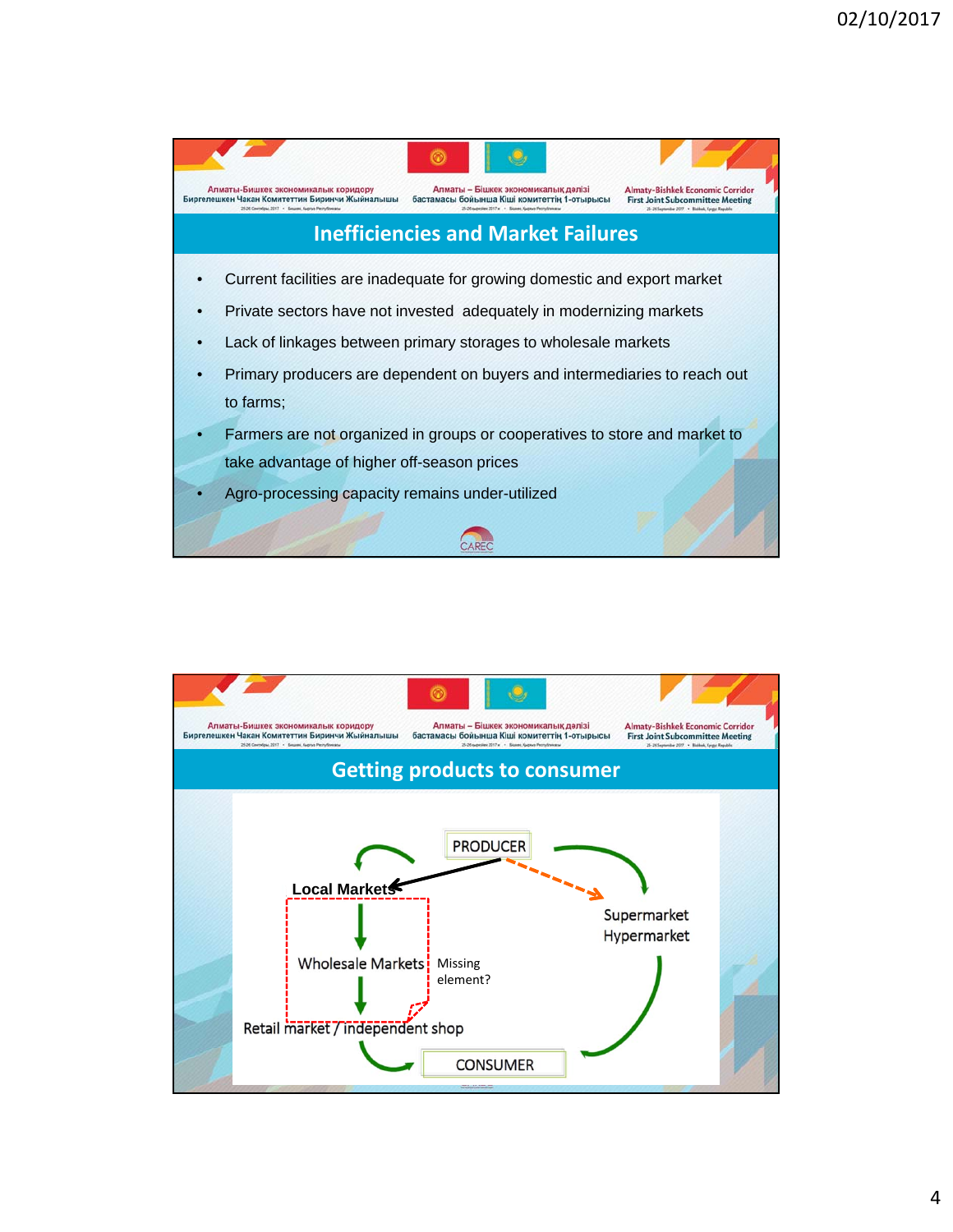

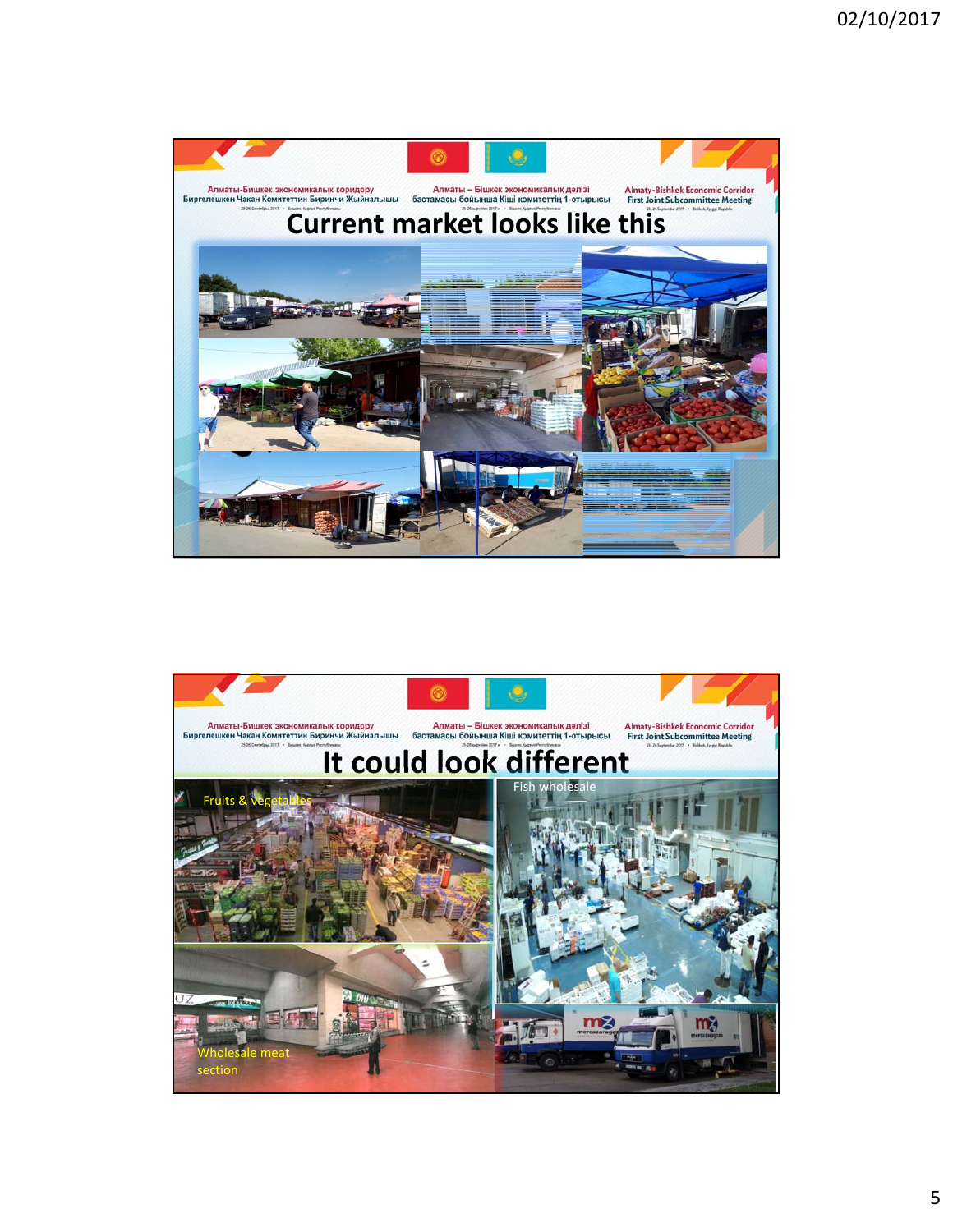| Алматы-Бишкек экономикалык коридору<br>Биргелешкен Чакан Комитеттин Биринчи Жыйналышы<br>25-26 Centralipus, 2017 . Becames, Kugraya Pentry Browsers | Алматы - Бішкек экономикалық дәлізі<br>бастамасы бойынша Кіші комитеттің 1-отырысы<br>25-26 supraires 2017 x - Sigans, Kugnya Perryfinisatu<br><b>Examples of modern agriculture market infrastructure</b>                     | <b>Almaty-Bishkek Economic Corridor</b><br><b>First Joint Subcommittee Meeting</b><br>25-26 September 2017 . Bishkek, Vanger Republic                                                  |
|-----------------------------------------------------------------------------------------------------------------------------------------------------|--------------------------------------------------------------------------------------------------------------------------------------------------------------------------------------------------------------------------------|----------------------------------------------------------------------------------------------------------------------------------------------------------------------------------------|
| <b>France, Rongis Paris</b>                                                                                                                         | Spain, Mercasa (network)                                                                                                                                                                                                       | Germany, Frankfurt a.M.                                                                                                                                                                |
| 9 billion Euros turnover<br>234 ha, located 7km from<br>Paris<br>1200 companies<br>18 million consumers                                             | 12 million Euros turnover<br>Network hub: 3240<br>companies (volume 5.1<br>million tons)<br>$\circ$ 23 fruit & vegetable<br>wholesale markets<br>$\circ$ 17 fish wholesale<br>markets<br>$\circ$ 3 flower wholesale<br>markets | 440,000 tons turnover per<br>year<br>110 wholesale traders and<br>importers<br>3,000 customers (retail)<br>Own recycling system<br>PPP management<br>WTO Food and hygiene<br>certified |

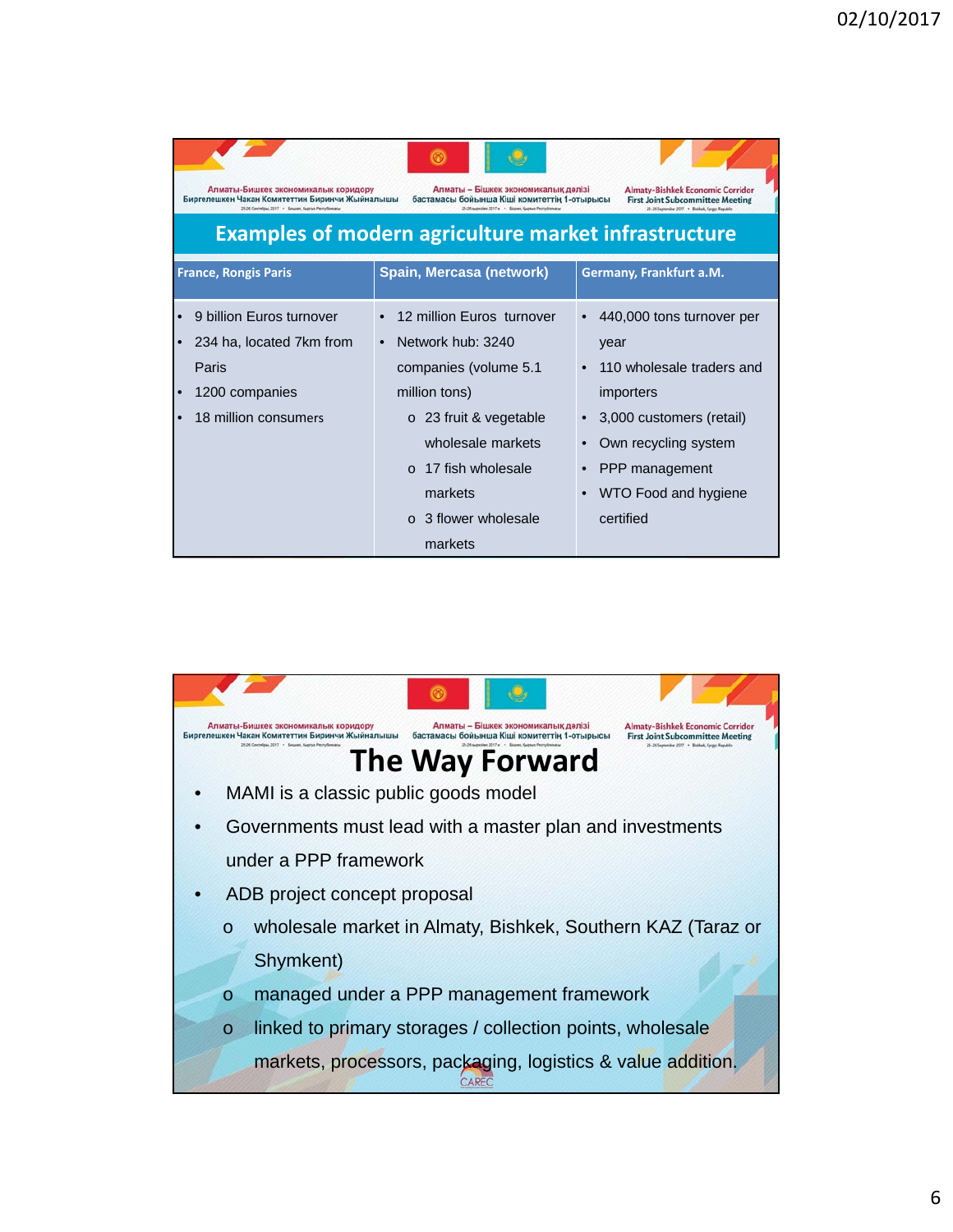|               | Алматы-Бишкек экономикалык коридору<br>Алматы – Бішкек экономикалық дәлізі<br><b>Almaty-Bishkek Economic Corridor</b><br>Биргелешкен Чакан Комитеттин Биринчи Жыйналышы<br>бастамасы бойынша Кіші комитеттің 1-отырысы<br><b>First Joint Subcommittee Meeting</b><br>25-26 Centrifipul, 2017 . Becami, Kuprya Pentryfinesesa<br>25-26 supraires 2017 x - Sigans, Kugnya Perryfinisatur<br>25-26 September 2017 . Bishbak, Kyrgyz Republic<br><b>The Proposed Project</b> |
|---------------|--------------------------------------------------------------------------------------------------------------------------------------------------------------------------------------------------------------------------------------------------------------------------------------------------------------------------------------------------------------------------------------------------------------------------------------------------------------------------|
| <b>Impact</b> | Improved contribution of horticulture, beef and dairy sectors<br>to inclusive economic growth in KAZ and KGZ                                                                                                                                                                                                                                                                                                                                                             |
| Outcome       | Increase in trade in horticultural, beef and dairy products along<br>the Almaty-Bishkek Economic Corridor                                                                                                                                                                                                                                                                                                                                                                |
| Outputs       | 1. Modernized and climate resilient wholesale market facilities<br>linked to network of primary storage facilities established<br>2. Capacity to manage market infrastructure                                                                                                                                                                                                                                                                                            |

| <b>Source</b>                                  | Amount        |              | Share of Kazakhstan | Kyrgyzstan |
|------------------------------------------------|---------------|--------------|---------------------|------------|
|                                                | $(S$ million) | Total $(\%)$ |                     |            |
| Asian Development Bank                         |               |              |                     |            |
| Ordinary capital resources (concessional loan) | 150.0         | 71.4         | 100.0               | 50.0       |
| Governmenta                                    | 60.0          | 28.6         | 40.0                | 20.0       |
| <b>Total</b>                                   | 210.0         | 100.0        | 140.0               | 70.0       |